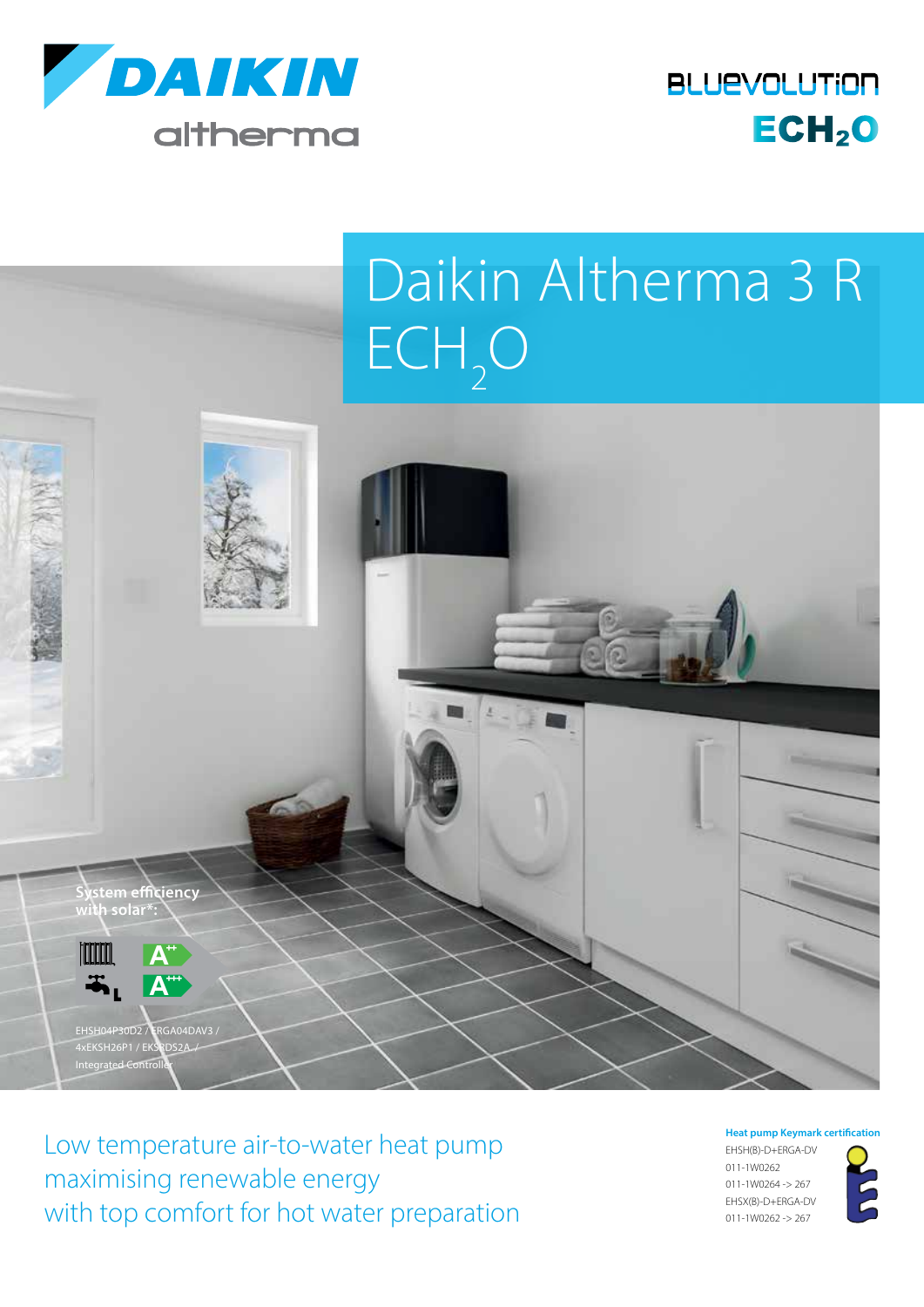# Why choose a Daikin Altherma air-to-water heat pump?

## How does it work?

The outdoor unit extracts energy from the air to provide heating, cooling and hot water. They collect up to 75% of their energy in the air, while the rest is provided by electricity. The air-to-water heat pump relies on a compressor and a refrigerant to transfer the energy from the air to the water, and heat the water up to your needs and to deliver it into your house.

## Refrigerant split set-up

This heating system is made of an outdoor unit extracting the air and an indoor unit which is the command center on which you control your system. The connection ensures a limited heat loss when bringing in the heat.

## Low leaving water temperature

Typical new build application. Low temperature heat pumps are particularly fitting with underfloor heating and heat pump convectors requiring a lower temperature to provide an equivalent comfort as radiators.

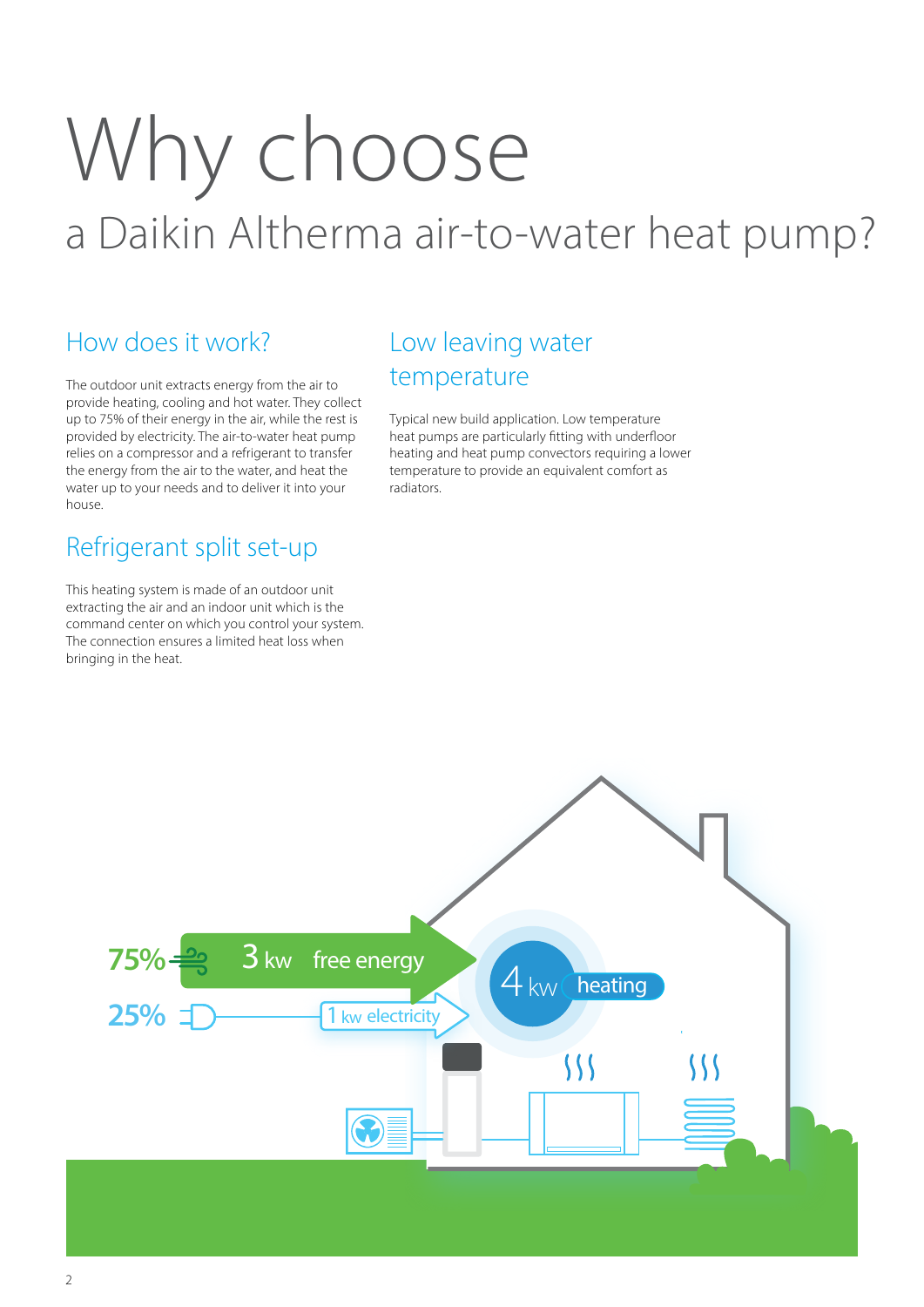# Take advantage of the sun

## Solar ready: optimum combination with solar energy



#### **HPSU compact with solar thermal**

- 1 Use of solar energy for domestic hot water and central heating
- External heat pump unit
- Solar thermal collectors
- 4 Solar pump station
- › Adding a solar thermal system is the most effective way to achieve higher overall system efficiency
- › Tank design is specifically optimised for solar energy with perfect stratification
- › All connections are factory mounted for solar thermal combination
- › Two installation possibilities:
- **Drain-back solar system:** only fills the solar collectors when sufficient heat is available. If there is not enough sunshine all the water drains back into the storage thermal store. No need for antifreeze as the collector are not filled with water **• Pressurised solar system:** Also easily

connectable. The system is filled with heat transfer fluid with correct amount of antifreeze



Drain-back solar system



Pressurised solar system



## Fresh water principle:

- › Drinking water is held in the high performance stainless steel heat exchanger which is fundamentally different from large hot water tanks. It can deliver perfectly hygienic hot water at any time with no need for thermal legionella disinfection
- › Perfect hygiene as instantaneous hot water is available on demand, minimising the volume of stored domestic hot water
- › The thermal store has been designed to meet the latest thermal technology and water hygiene requirements

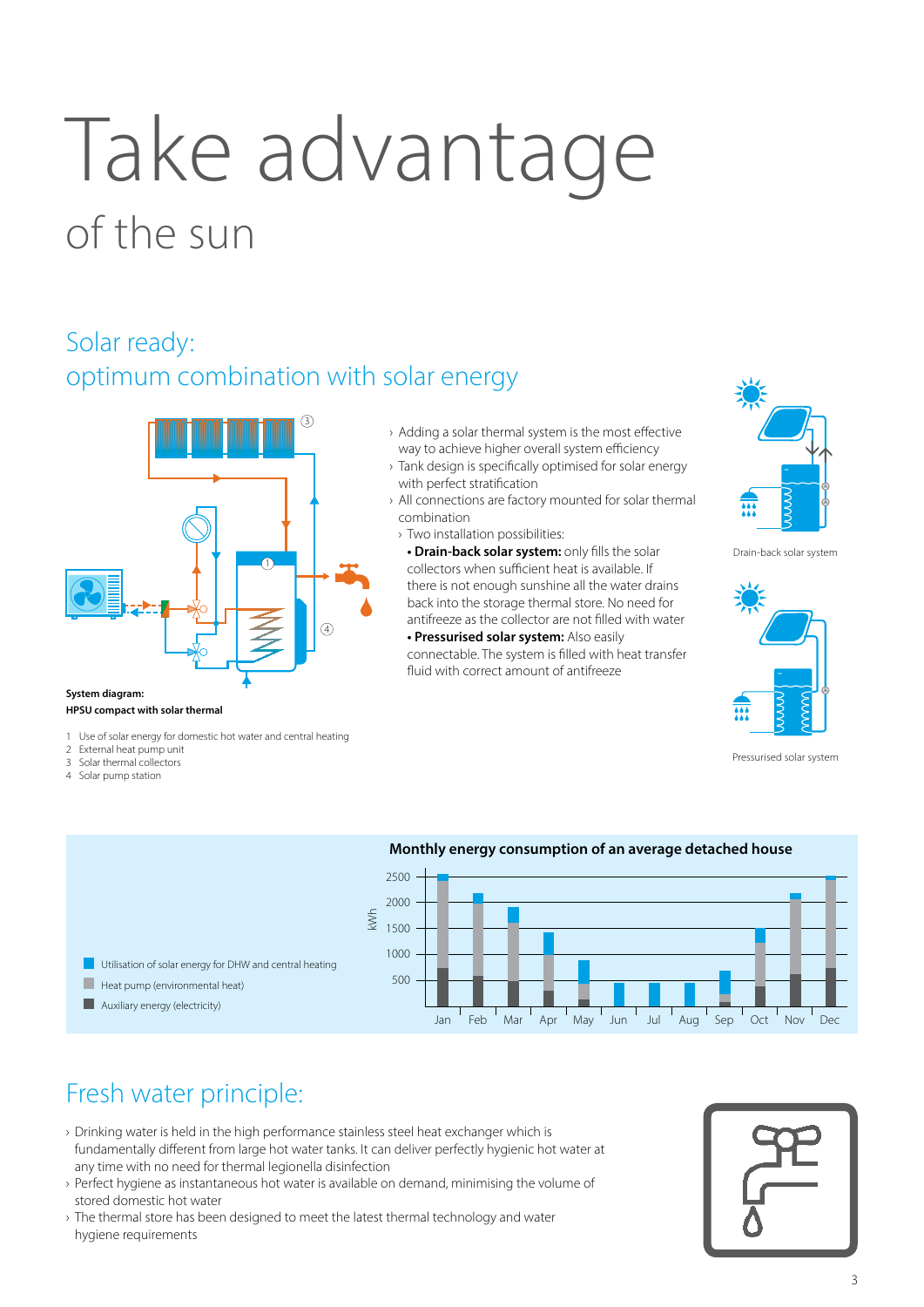# Ultimate comfort

Ŧ. Ō

*FOAIKIN* 

through maximal renewable energy use

The integrated ECH<sub>2</sub>O unit combines highly effective heat pump technology and thermal energy storage to provide space heating and domestic hot water.

## Daikin Altherma 3 R  $ECH<sub>2</sub>O$

- › The ultimate comfort in heating, hot water and optional cooling
- › Ideal for new builds as well as modern buildings that require less heating energy
- $\rightarrow$  The Daikin Altherma 3 R ECH<sub>2</sub>O can operate in conjunction with low temperature radiators or an underfloor heating system
- › Underfloor heating requires lower surface temperatures and can also be used for cooling in summer

## Did you know?

During summer months, the system can produce 100% of the domestic hot water needs using solar energy alone.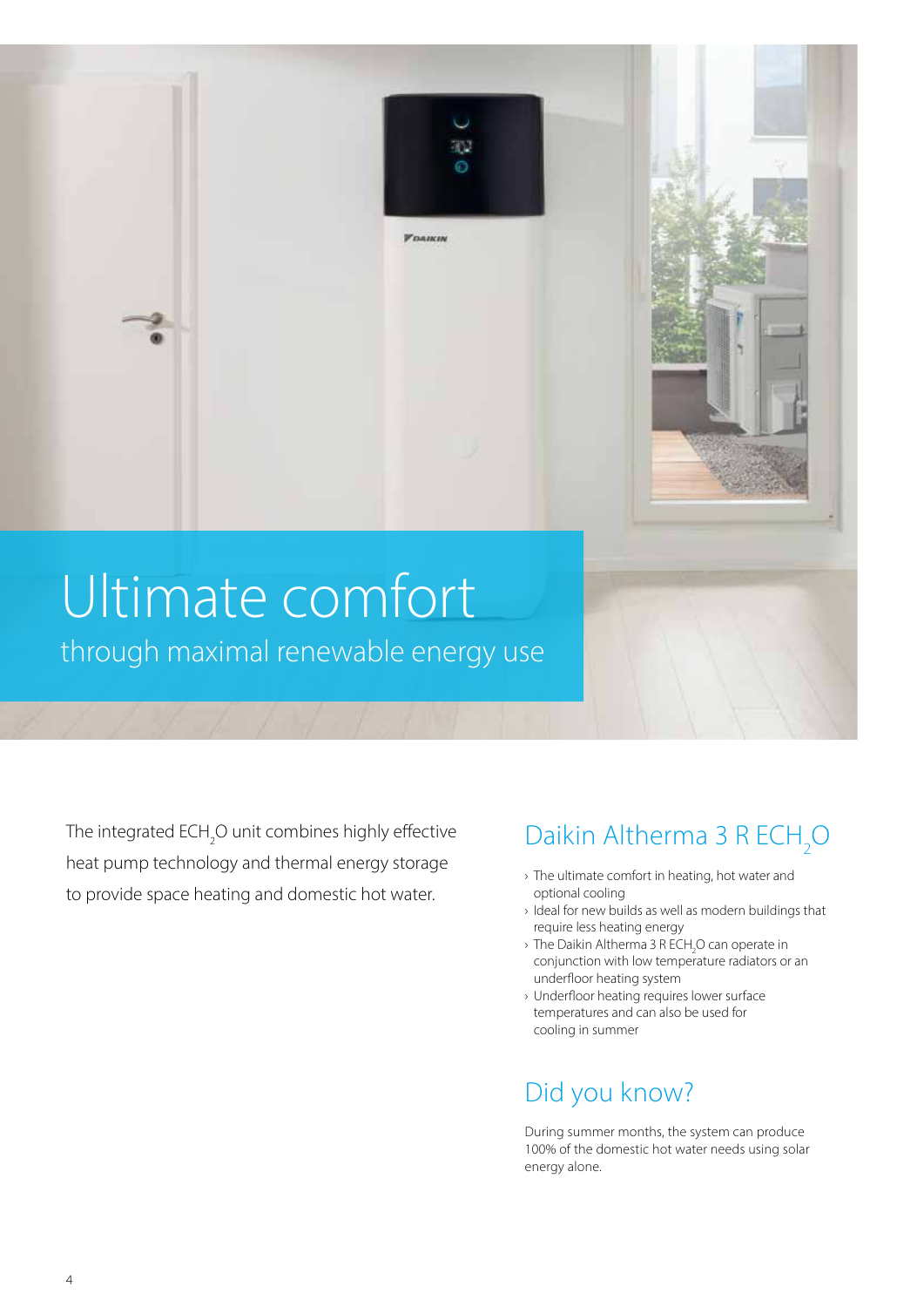#### The Daikin-Eye

The intuitive Daikin eye shows you in real time the status of your system. Blue is perfect! Should the eye turn red, an error has occurred.



#### Quick to configure

Log in and you'll be able to completely configure the unit in less than 10 steps. You can even check if the unit is ready for use by running test cycles!

#### Easy operation

The user interface works really fast thanks to its icon based menus.

#### Beautiful design

The interface was especially designed to be very intuitive.

The high contrasted colour screen delivers stunning and practical visuals that really help the installer or service engineer.

#### Innovative and high-quality tank

- › Lightweight plastic tank
- › No corrosion, anode, scale or lime deposits
- › Contains impact resistant polypropylene inner and outer walls filled with high-grade insulation foam to reduce heat losses to a minimum

#### Combinable with other heat sources

› The bivalent option allows heat from other sources such as oil, gas or pellet-fired boilers to be stored in the solar system, further lowering energy consumption

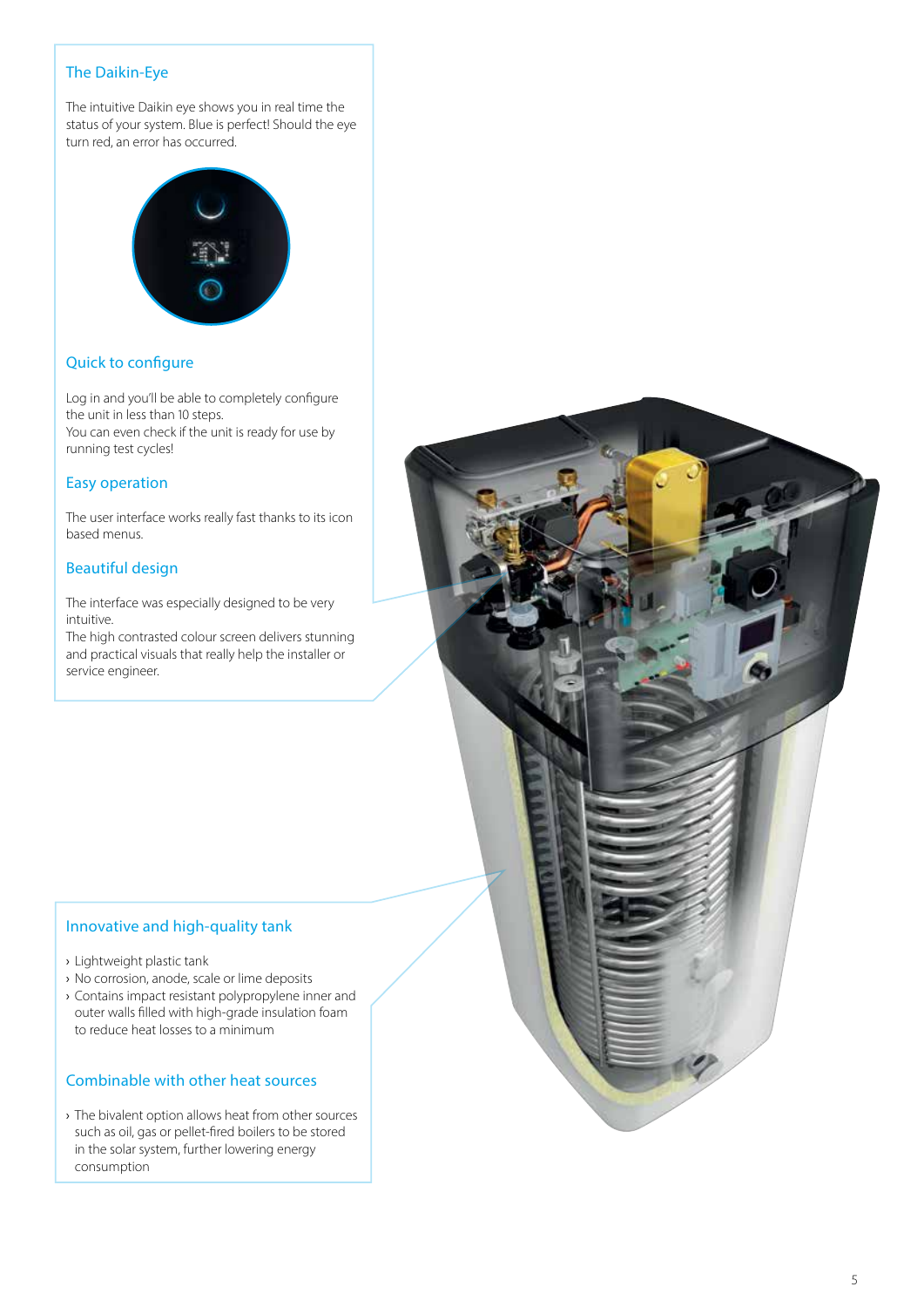



## Daikin Control

Set the desired heating temperature comfortably and easily. Time programs and operating modes can also be changed via the app. As an additional information, the Daikin Control app also provides the current weather with weather prediction for the next three days.

#### Everything at a glance

- › Quick adjustment of the heating circuit temperature
- › Outdoor temperature and weather display
- › Management of any number of heating systems with up to 16 heating circuits
- › Free Daikin Cloud Services account

#### Select operating mode

- › Selecting the operating mode (various time programs, party mode, lowering mode, etc.)
- › Homecoming mode (single charge of hot water storage, for example after vacation)



#### Set time programs

- › Easy creation and maintenance of time programs
- › Two time programs can be set for hot water and heating
- › Can be set per day

## App with intuitive lay-out



 $\odot$ 

 $\mathbf{a}$ 

 $\odot$ 

欢





Everything at a glance Select operating mode Set time programs Local weather forecast





 $\mathcal{C}$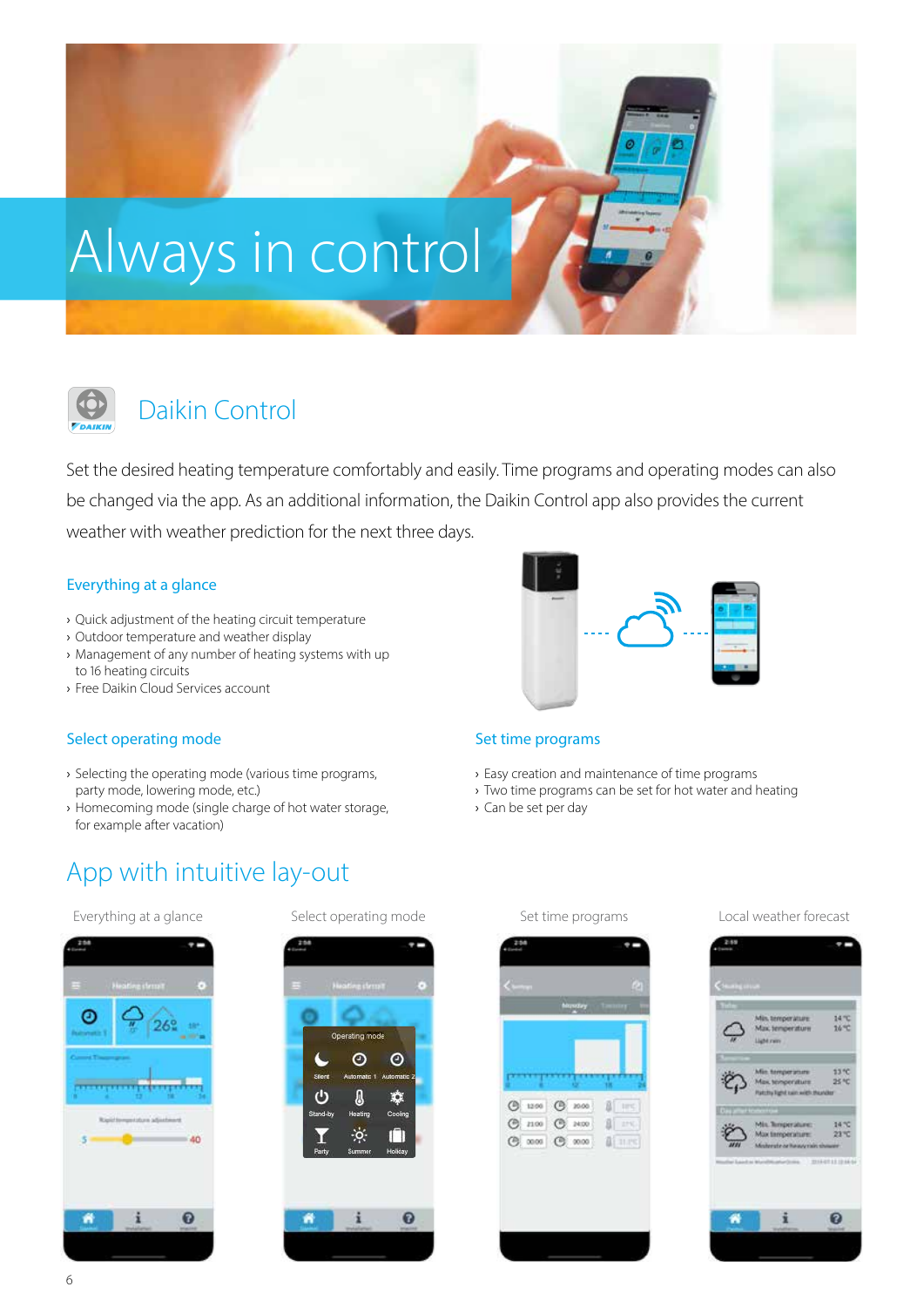# Stand by me,

your after-sales service

## Stand by me, the online support platform between you and the installer

Stand by me has the aim of providing peace of mind comfort thanks to different features:

- A free warranty
- An additional extended warranty
- $\blacksquare$  Easy contact with your installer





If you opt for the extended warranty on spare parts, your Daikin system will be fully covered after the installation.

#### What are the advantages?

- › All spare parts are covered by the extended warranty
- › Guaranteed optimal performance during the full life of your Daikin system
- › If any problem, you'll be easily in contact with a Daikin service partner



#### Maintenance alert

You and the service partner will be automatically informed whenever the maintenance of your system must be done.



#### Digital maintenance book

On "Stand by me" you can also find the whole maintenance history of your system, user manuals, intervention details, …

**Want to know more? https://standbyme.daikin.eu/**